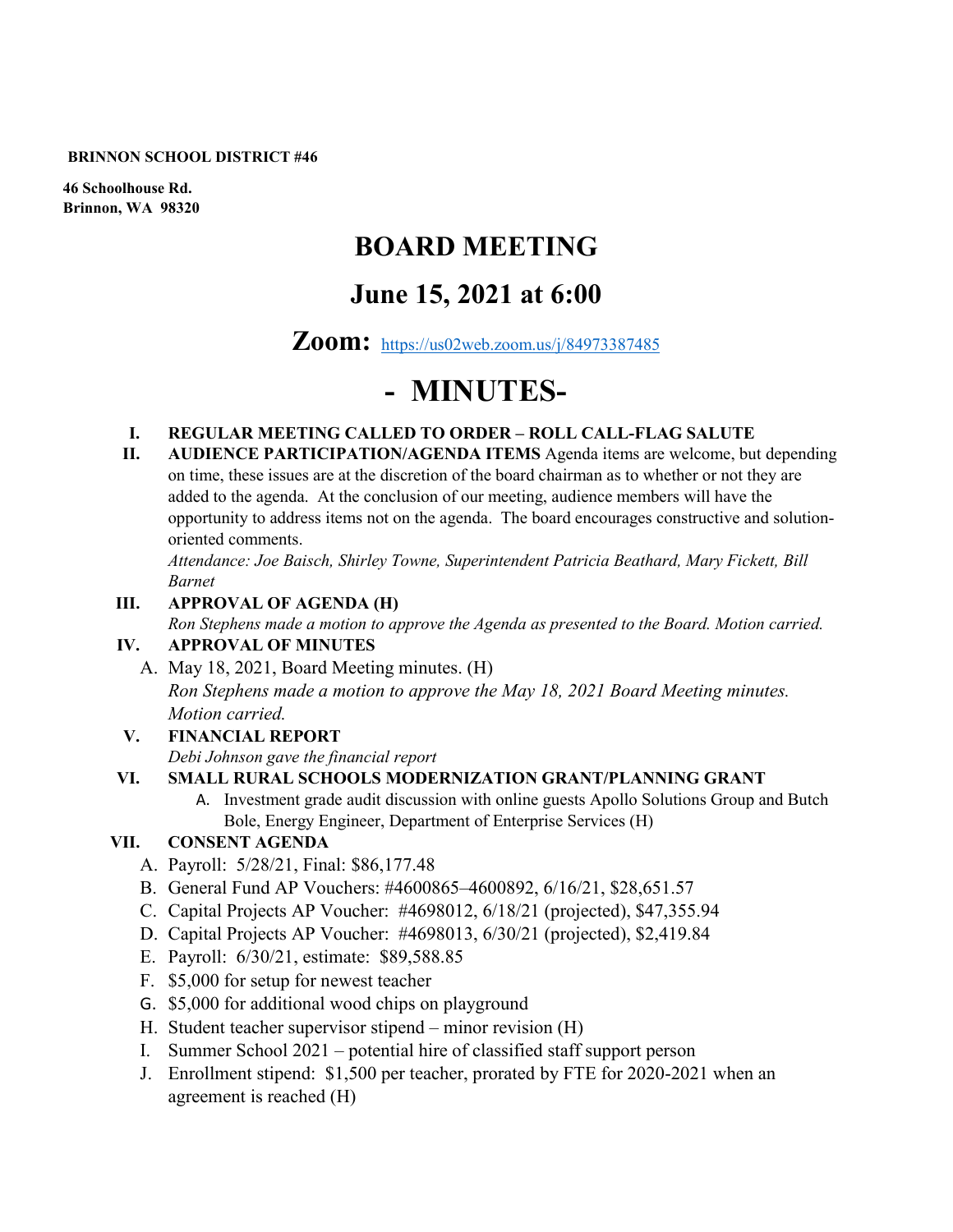*Ron Stephens made a motion to approve the Consent Agenda as presented to the board. Motion carried.*

#### **VIII. STATUS OF THE SCHOOL - SUPERINTENDENT'S REPORT**

- A. Britney Edwards working on grant for professional development.
- B. After school programming 2021-2022
- C. Required board member training new requirements in fall we will revisit then
- D. Brinnon School Employees agreement they want to wait until the July meeting
- E. OSPI approved the Brinnon Fall Opening Plan on 6/11/21
- F. 2021 Yearbooks & class book
- G. Beathard two weeks out of town
- H. Last week of school many activities
- I. Last staff meeting closing comments (H)
- J.  $8<sup>th</sup>$  grade goodbye
	- a. Activities
	- b. Video (viewing)
- K. Quilcene 2021 valedictorian –Zachary Budnek former Brinnon School student

#### **IX. FACILITIES**

A. Modular building - \$260,000 - \$185,000 = \$75,000 – we have used \$12,071 of the budgeted overage.

| Performance Bond                            | \$7,475     |
|---------------------------------------------|-------------|
| Elevation certificates                      | \$2,400     |
| Wetland & Habitat Survey                    | \$4,228     |
| Change order to move electric panel, remove | \$1,321     |
| side windows, and add larger white boards   |             |
| Permit                                      | \$1,199     |
| Ramp & back door stairs                     |             |
| Tree cut to ground level & cleanup – Justin | \$2,198     |
| Reeves                                      |             |
| Change order – remove plumbing              | $-$ \$6,750 |

- B. Modular building updates
- C. Marquee
- D. Trees

#### **X. BOARD MEMBERS REPORTS**

#### **XI. AUDIENCE PARTICIPATION**

#### **XII. Executive Session**

A. Evaluate the qualifications of an applicant for public employment.

*Executive session was estimated to take 5 Minutes. Executive session started at 6:49pm and ended at 6:53pm.*

#### **XIII. Action Item**

A. Hire of one teaching position

*Mary Fickett made a motion to offer a teaching contract to. Motion carried.*